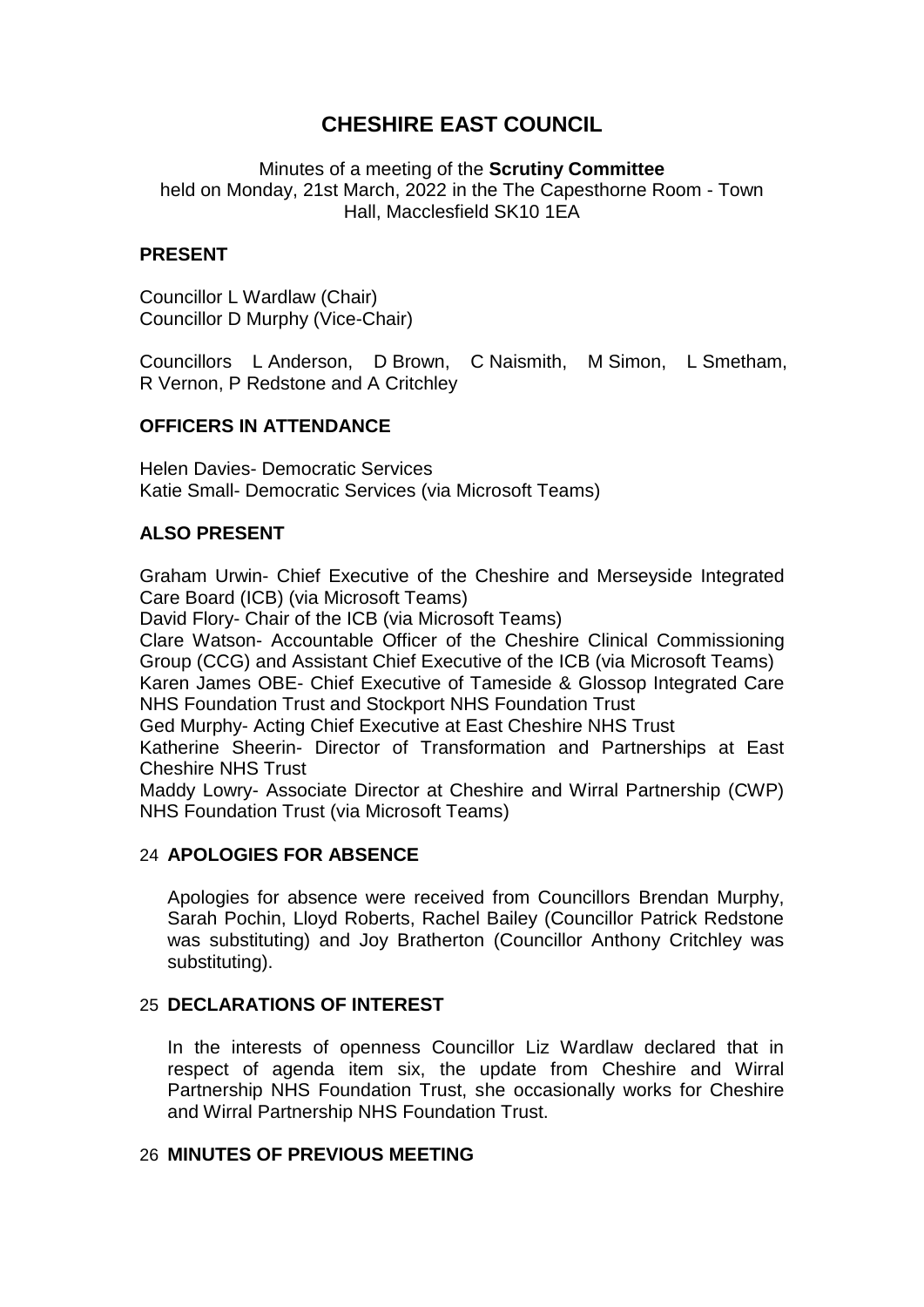Councillor Anderton noted that the initial was missing from her name in the Members listed as present for the last meeting.

#### RESOLVED:

That with the amendment above, the minutes be received as a correct and accurate record.

#### 27 **PUBLIC SPEAKING/OPEN SESSION**

There were no members of the public who wished to speak.

### 28 **UPDATE FROM THE INTEGRATED CARE BOARD (ICB)**

Graham Urwin, Chief Executive of the Cheshire and Merseyside Integrated Care Board (ICB) attended the meeting via Microsoft Teams. Clare Watson (current Accountable Officer of the Cheshire Clinical Commissioning Group (CCG) was also present on the Teams call in her new capacity as Assistant Chief Executive of the ICB).

The Committee were shown a presentation that covered the new integrated care structure, Place development, staff consultation, the close down and transition of the CCG (the ICB will have the statutory functions of the NHS), staff transfers (in total there will be 1200 officers transferred to the ICB and includes 9 CCGs plus Cheshire and Merseyside Healthcare Partnerships, and preparation for Day One of the ICB on the 1 July 2022 including the risk and governance.,

Most of the Executive Team are appointed or in place for the ICB.

The Chief Executive explained to the Committee that the current default position weas that if something could be done at a Place level then it should be done at a Place level. The ICB would work with partners in most effective way possible and the integration of Care boards and integration of Government White Papers would join up local services unlike ever before.

Some things will not be done at Place level for example, post-pandemic the long waits for treatment, the catch up for operations would mean hospitals working together on waiting list management unlike ever before.

The appointment of ICB chair was taking place, until now David Flory had supported the ICB as interim Chair. Interviews had taken place and had included two Local Authority representatives on the panel. A recommendation for preferred candidate was made to the Secretary of State who would be making the final decision.

The Committee asked questions related to the 1200 staff within the Cheshire and Merseyside footprint. The Chief Executive advised there could be no Transfer of Undertakings (Protection of Employment) (TUPE) of staff until the bill is passed through Parliament, and then there will be a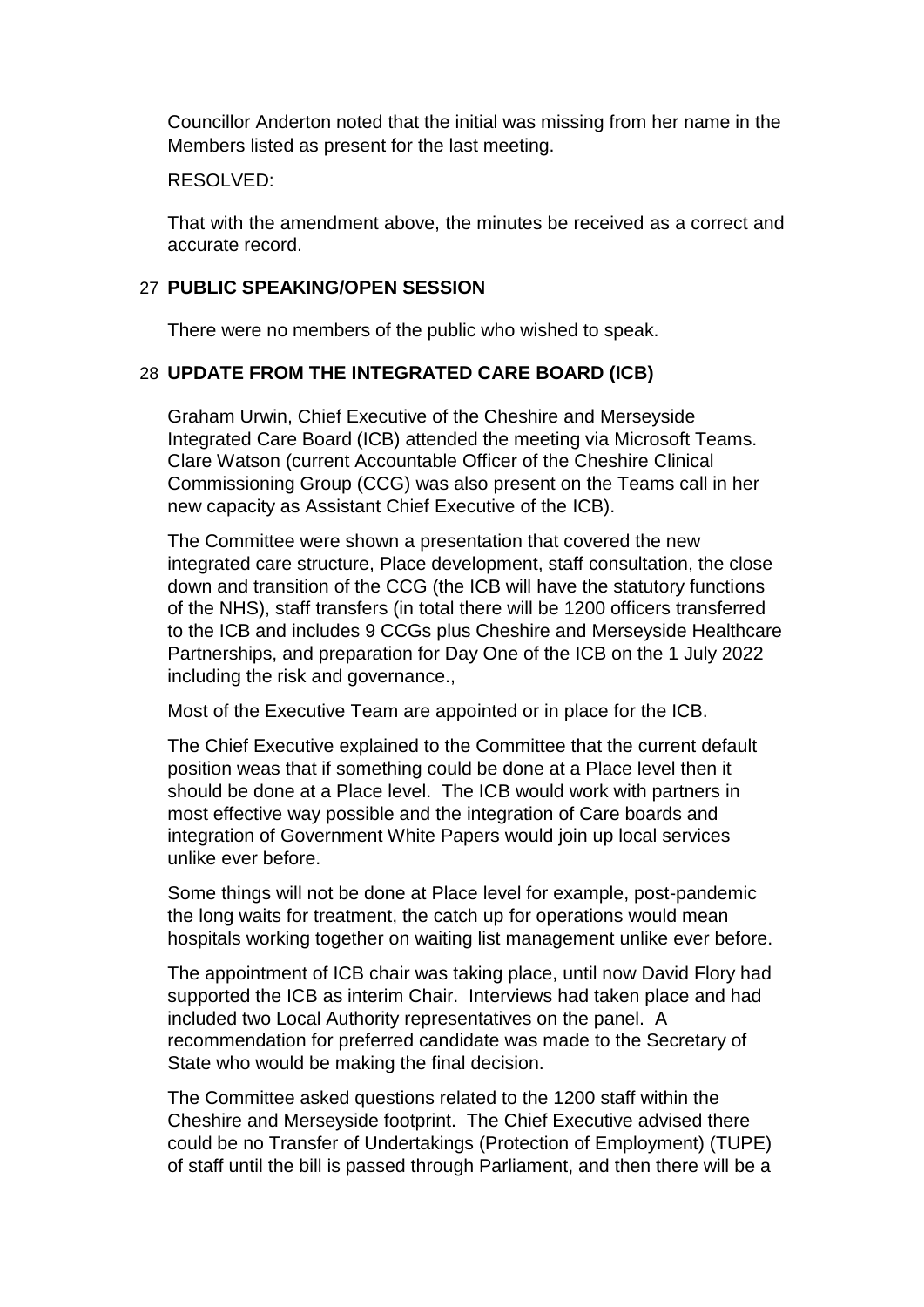full scale consultation. Employment was guaranteed for those beneath senior level.

Where possible the ICB will work to avoid any form of redundancies.

The Committee were advised that there would be a continuation of the hybrid working model, sometimes in-person and sometimes remotely.

The voluntary and community sector were acknowledged as an important ally within the health system and whilst there was no formal seat on ICB there was room for observation at a strategic level and the right to address the Board. Infrastructures were being planned to enable the public voice to be heard and represented.

The Committee had some concerns about the perception of the Cheshire and Merseyside model becoming Merseyside-centric and wanted to ensure the services being delivered across Cheshire East would be maintained. The Chief Executive gave assurances that the NHS had a very clear funding formula for the allocation of resources this could be broken down to show each part of Cheshire and Merseyside to show a fair-share of national resources. There was the acknowledgement that it would not always be possible to meet the needs of Cheshire East residents in Cheshire East alone. Some residents would receive services from Liverpool Alderhey or Manchester Christie for example which are outside of the Cheshire and Merseyside footprint.

The Committee were advised that the Secretary of State would be reviewing the ICB model formally after 2-years in implementation. This was unclear how it would be rolled out, but it was known that this would be a formal review point to review fairness and equity.

The Committee raised the issue of reducing waiting lists and were advised that some patients being treated at Macclesfield would have gone to Wythenshaw or Stockport- 100 patients who should have gone to The Countess of Chester have gone to Leighton- there had been some movement to match capacity in the system. The target was to identify those who had waited too long on a list but also to assess strategic risk, to reach those most quickly who will suffer detrimentally as a result e.g. those in constant daily pain.

#### RESOLVED:

That the Chief Executive and Deputy Chief Executive be thanked for their attendance and contributions to the Committee.

### 29 **UPDATE FROM EAST CHESHIRE NHS TRUST**

Karen James OBE, Chief Executive of Tameside & Glossop Integrated Care NHS Foundation Trust and Stockport NHS Foundation Trust; Ged Murphy, Acting Chief Executive at East Cheshire NHS Trust; and Katherine Sheerin, Director of Transformation and Partnerships at East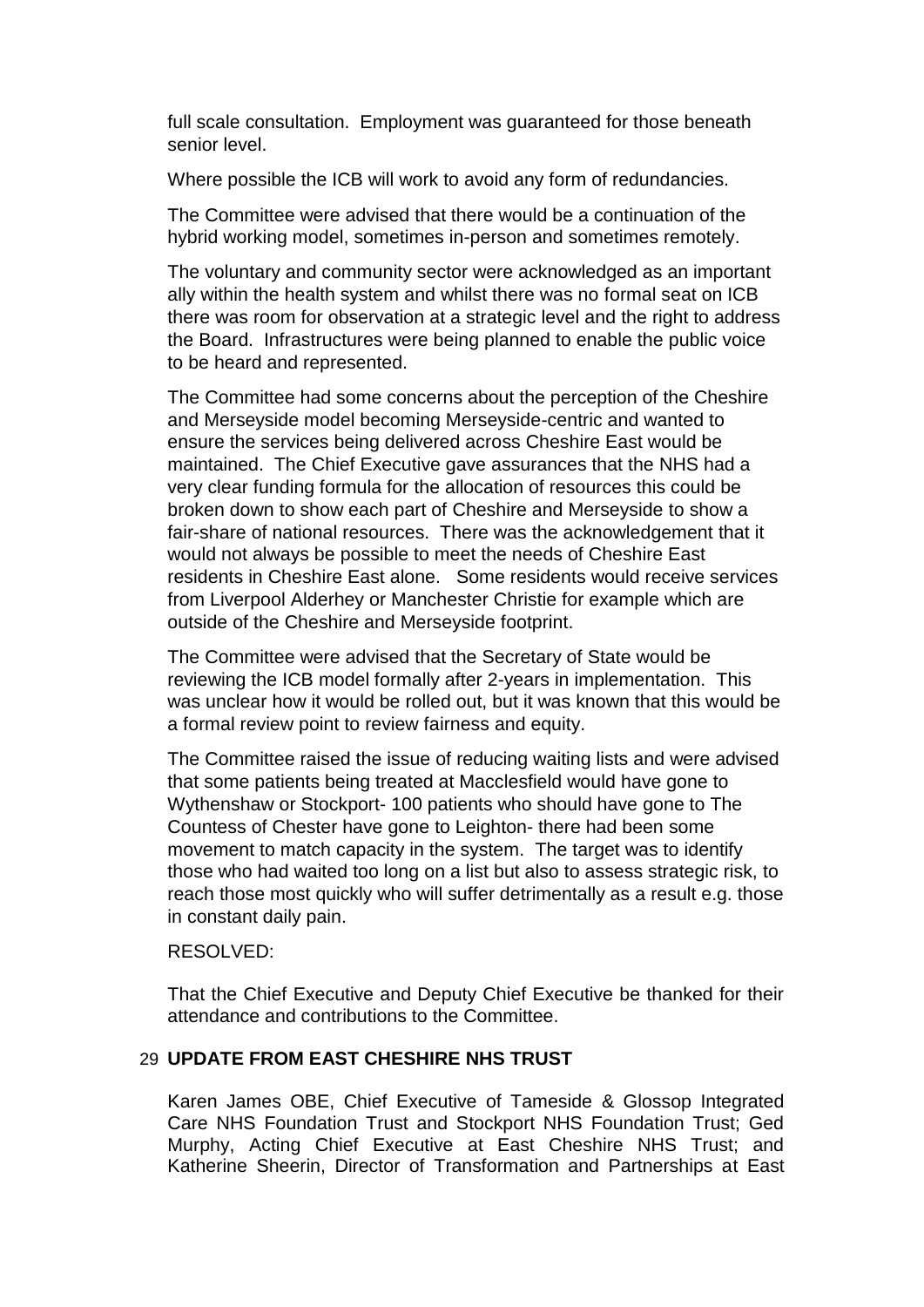Cheshire NHS Trust all attended the meeting to present the item to the Committee and answer any questions.

The Committee heard that four parties: Stockport NHS Trust, Stockport and Cheshire CCGs and East Cheshire NHS Trust had circulated a statement of intent to all partners that outlined the continued intention to work collaboratively for acute services with NHS partners, and support clinical teams to continue working together to develop a joint clinical strategy that would set out new, single clinical pathways, as well as innovative solutions to best meet the growing care needs of local populations. Especially post-pandemic, when specifically reviewing the services provided and how people access those and the impact of covid.

Partners had embarked on a six-week engagement exercise with the public, staff and partners, to gather peoples' experiences of the trusts acute services based on some specific services; Cardiology; Critical Care and Anaesthetics; Diabetes and endocrinology; Gastroenterology and endoscopy, General Surgery; Imaging (X-ray and radiology); Trauma and orthopaedics; Urgent and Emergency Care and Women's and children's services along with broader experiences of planned care and community services.

The Committee were given the example of The Christie at Macclesfield as positive partnership working as a direct response to consultation.

There was an awareness that some patients do prefer the hybrid model of working but others could be disadvantaged through digital exclusion for a number of reasons.

There was an opportunity for the Committee to ask questions, there was some discussion on:

- The challenges of deciding when to roll out consultation exercises during/post-pandemic;
- GPs had reported activity levels being 10% more than prepandemic and the same being seen at A&E level and Mental Health demand. This had created a lot of pressure in the system;
- The importance of understanding communities especially those hard-to-reach or facing inequality with health outcomes; and
- Some Committee Members noted the engagement questions were generic and difficult to answer meaningfully.

RESOLVED: That the officers from East Cheshire Trust be thanked for their attendance and update to the Committee and that they return after the six-week engagement period with the consultation results and planned next steps.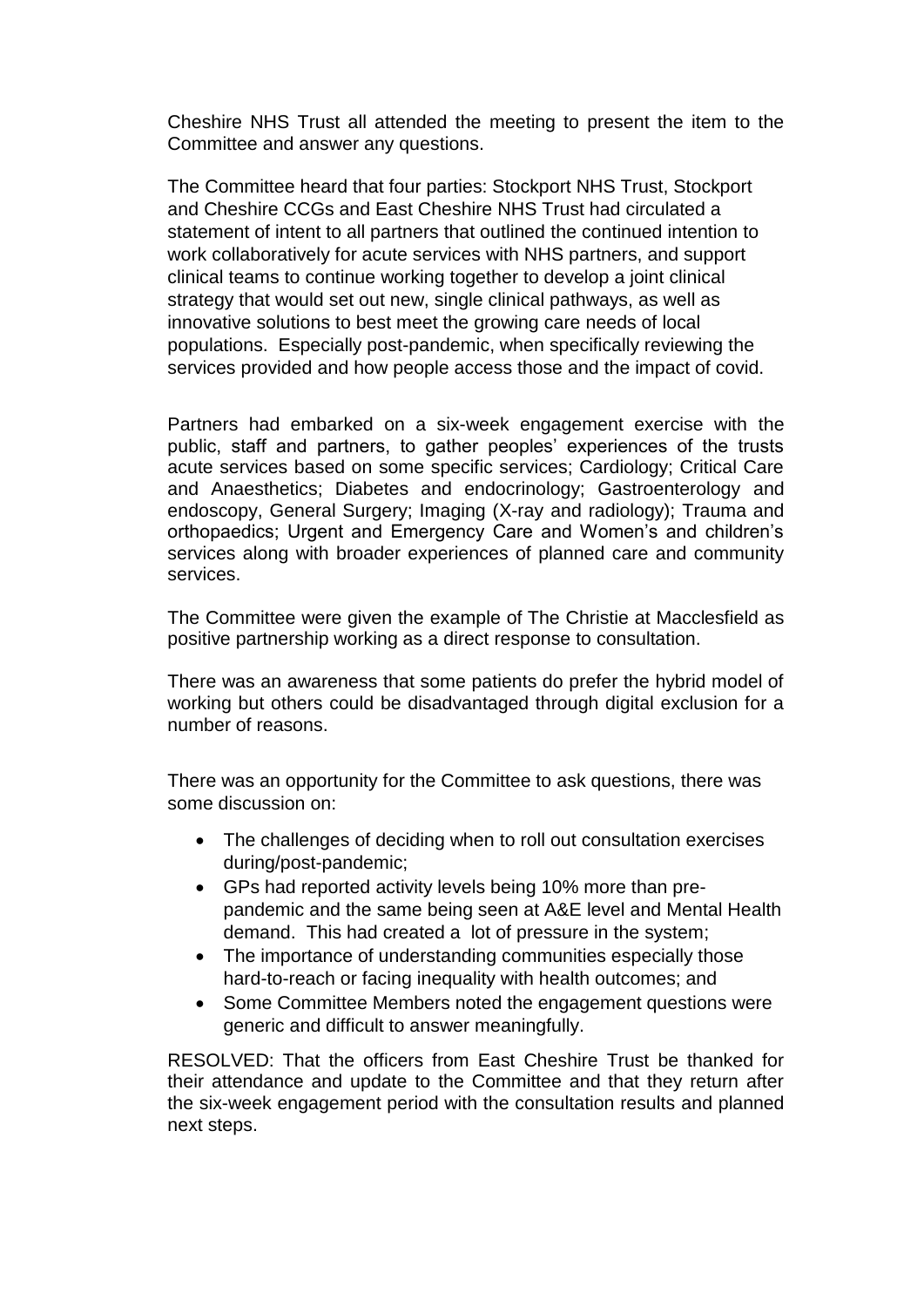## 30 **UPDATE FROM NHS CHESHIRE CLINICAL COMMISSIONING GROUP**

Clare Watson attended the meeting via Microsoft Teams in her current role as Accountable Officer of the Cheshire Clinical Commissioning Group (CCG), and acknowledged her new role moving forwards would be the Deputy Chief Executive Officer at the Integrated Care Board (ICB).

The Committee were advised that the current priorities were the safe and legal closure of the CCGs notwithstanding the ongoing statutory and yearend responsibilities for 2022/23.

The CCG had made a commitment to ensuring an evergreen offer in respect of Covid-19 vaccinations. Figures showed over 870,000 people vaccinated across Cheshire East and whilst the unvaccinated figures were 20%, this was still relatively low given the large number of those vaccinated. The CCG maintained a priority to offer vaccination and were targeting engagement and communication including:

- Working with Local Authorities and Cheshire and Wirral Partnership (CWP) on roving models and pop-up clinics;
- Invitations for those eligible for fourth dose vaccinations and roll out of the autumn booster programme;
- A focus on engagement with families over the summer holidays.

Flu Vaccination,

Cheshire is top of the Cheshire and Merseyside league table for flu vaccinations. Whilst flu had not been prevalent in last couple of years it was still important to vaccinate and plan for future campaigns. Pregnant women were a cohort with lower than expected vaccinations for both flu and covid-19.

The CCG reported a balanced outturn for the current financial year.

The Committee were particularly interested in vaccine-hesitancy and motivation to move people towards vaccination. The Accountable Officer advised that targeted community work in those areas with lower uptake was being carried out. The Committee requested further information and facts on vaccine-hesitancy at a ward level to assist Members in their role as Community Champions.

### RESOLVED:

That the Accountable Officer be thanked for her presentation and update to the Committee.

## 31 **UPDATE FROM CHESHIRE AND WIRRAL PARTNERSHIP NHS FOUNDATION TRUST**

Maddy Lowry, Associate Director at Cheshire and Wirral Partnership (CWP) NHS Foundation Trust attended the meeting via Microsoft Teams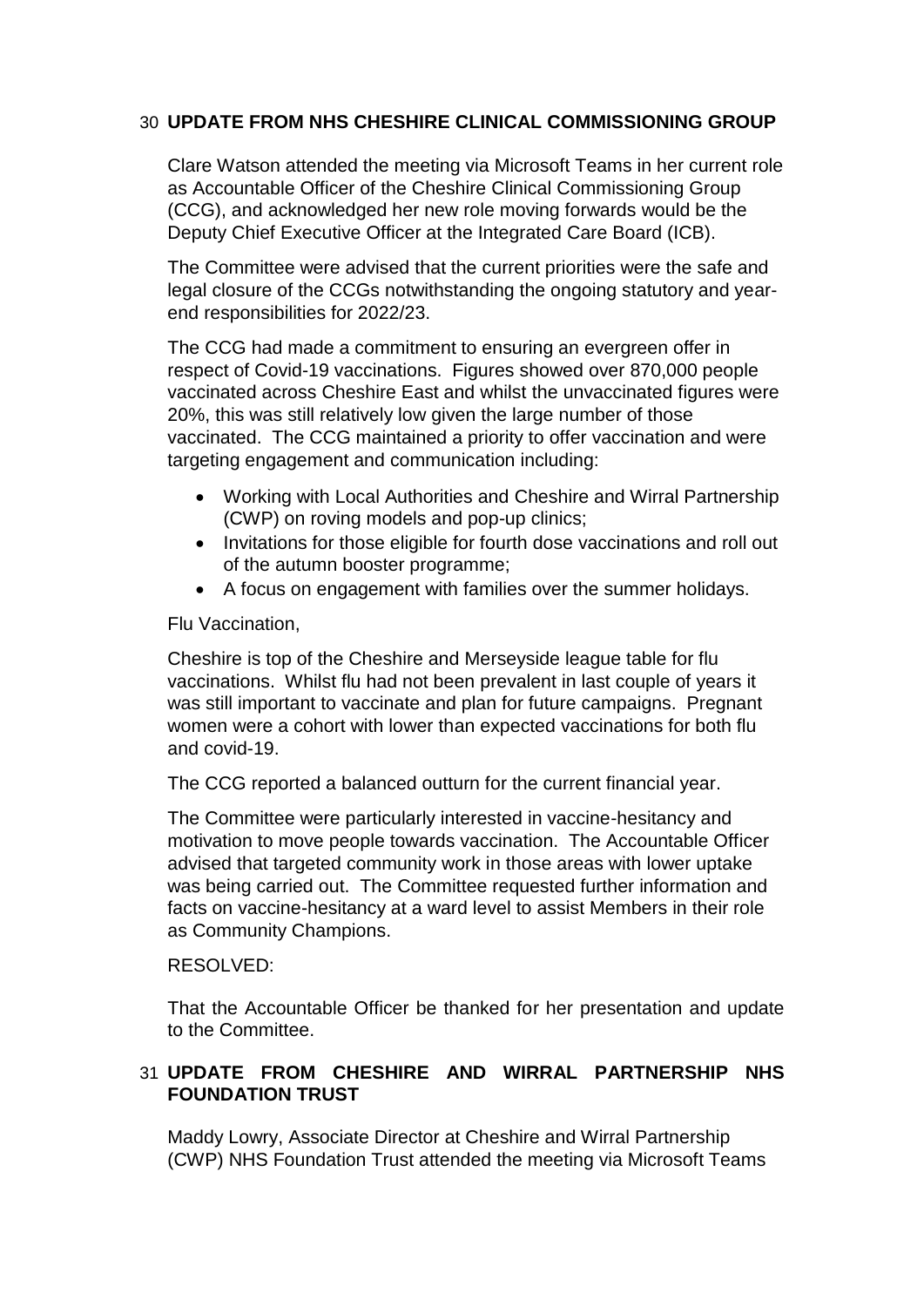to update the Committee on the item of eating disorders and the work being carried out with veterans.

The presentation began with a trauma trigger acknowledgement, in light of all the media coverage on the unfolding war between Russia and the Ukraine that this update was not a knee-jerk response but had been on the Work Programme for some time.

CWP became aware of the needs of veterans from those delivering frontline services and now have a dedicated intranet site for veterans and reservists. There has been the development of a passport that enables raising of issues and the access of mental health services quickly.

CWP have linked with Operation Courage. If someone needed an intensive offer outside the usual perimeters, CWP could refer to that person to specialist help and support.

CWP was now part of the Defence Employer Recognition Scheme (ERS) that encourages employers to support defence and inspire others to do the same. The scheme encompasses bronze, silver and gold awards for employer organisations that pledge, demonstrate or advocate support to defence and the armed forces community, and align their values with the Armed Forces Covenant.

The Committee were advised that CWP would need formal accreditation to achieve the silver award, evidence would be submitted before July 2022 with a range of feedback from partners including within the submission. The Committee asked to be kept up to date with progress on this matter.

In November 2021, CWP launched the Electronic Patient Record and were still in the early stages of data gathering. The Committee requested that in the meantime, CWP submit short, recorded Digital Stories of patients and their lived experiences to showcase the patients and the patient journey directly to the Committee.

The Associate Director at Cheshire and Wirral Partnership (CWP) NHS Foundation Trust then moved onto the Eating Disorders presentation update first with services for children then adults.

In terms of the national picture there had been significant increase in demand during the pandemic. CWP were able to meet the increased demand, and was meeting national access targets, through enhancing the capacity with extra posts.

Across Cheshire East there were two community support service for children and young people presenting with an eating disorder with 1-week waiting times for emergency referral and 4-weeks for routine appointments. After this stage, referrals moved to The Cheshire and Merseyside Adolescent Eating Disorder Service (CHEDS) for hospital avoidance. The CHEDs service covered a broad range of complex eating disorders and the outpatient service was less disruptive to family life and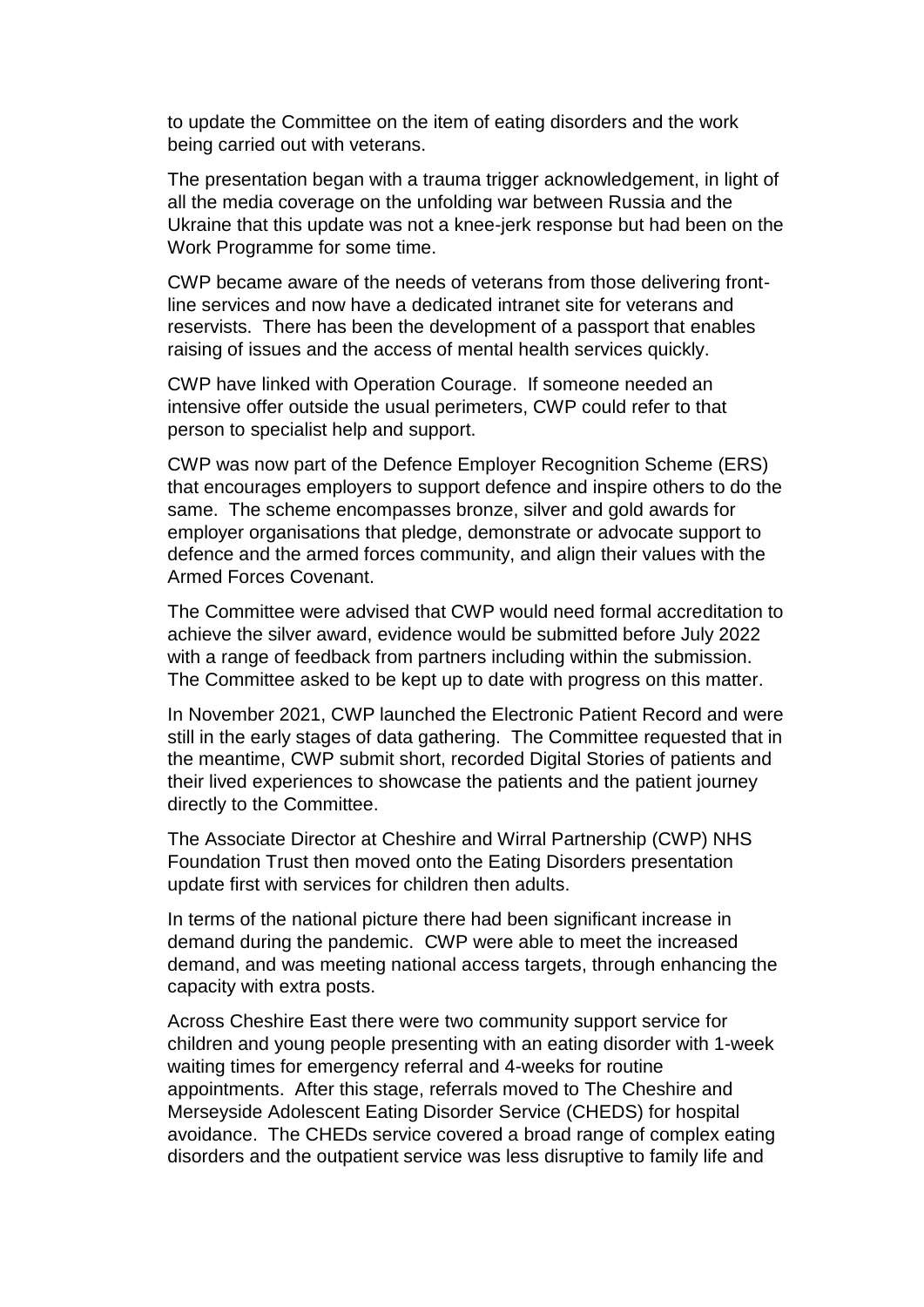less traumatic for patients sharing a ward with patients presenting complex mental health needs.

The Committee requested quantitive data to demonstrate the number of patients accessing services, success over time and referral trends specifically the journey for the child and family.

In terms of Adults with eating disorders this had been prioritised across Cheshire and Merseyside, there was the First episode and Rapid Early intervention for Eating Disorders (FREED model) aimed at 16-25 for those with eating disorder for 3 years or less.

CWP had been working with Beet, a national eating disorder charity with telephone support over 12-weeks for those with binge eating.

There was some discussion by the Committee on the role of this Committee and mental health needs within the community. The Associate Director at Cheshire and Wirral Partnership (CWP) NHS Foundation Trust agreed to return to the Committee to update on the Cheshire and Merseyside commissioned group for patients specifically prone to suicidal tendencies. The crisis offer was accessed in different ways by different people in the community and this could be presented to this Committee at a later date.

RESOLVED: That the Associate Director at Cheshire and Wirral Partnership (CWP) NHS Foundation Trust be thanked for her attendance and contributions to the Committee and that the areas of work identified for further updates be scheduled within the Work Programme.

### 32 **WORK PROGRAMME**

The Democratic Services Officer (DSO) advised the Committee that since the last formal Scrutiny Committee meeting, Members had met, via Microsoft Teams in January, to discuss potential areas of review for the Work Programme. That information had been collated and the DSO was in the process of liaising with relevant Directors to establish clear themes for the Committee to focus overview and scrutiny.

The Chair noted that any scrutiny of flooding must be done strategically with as many partners as possible in the room together, and also that the outcome from the Stockport/Macclesfield engagement exercise, by the East Cheshire NHS Trust, will be added to the Work Programme for further discussion with the representatives who had attended committee earlier in the agenda.

There was some discussion about where the potential overlap for Service Committees and the Scrutiny Committee lay when scrutinising within the remit of its own Terms of Reference. There was still wide scope for this Committee to determine value for money and the perspective of external agencies back to the local authority.